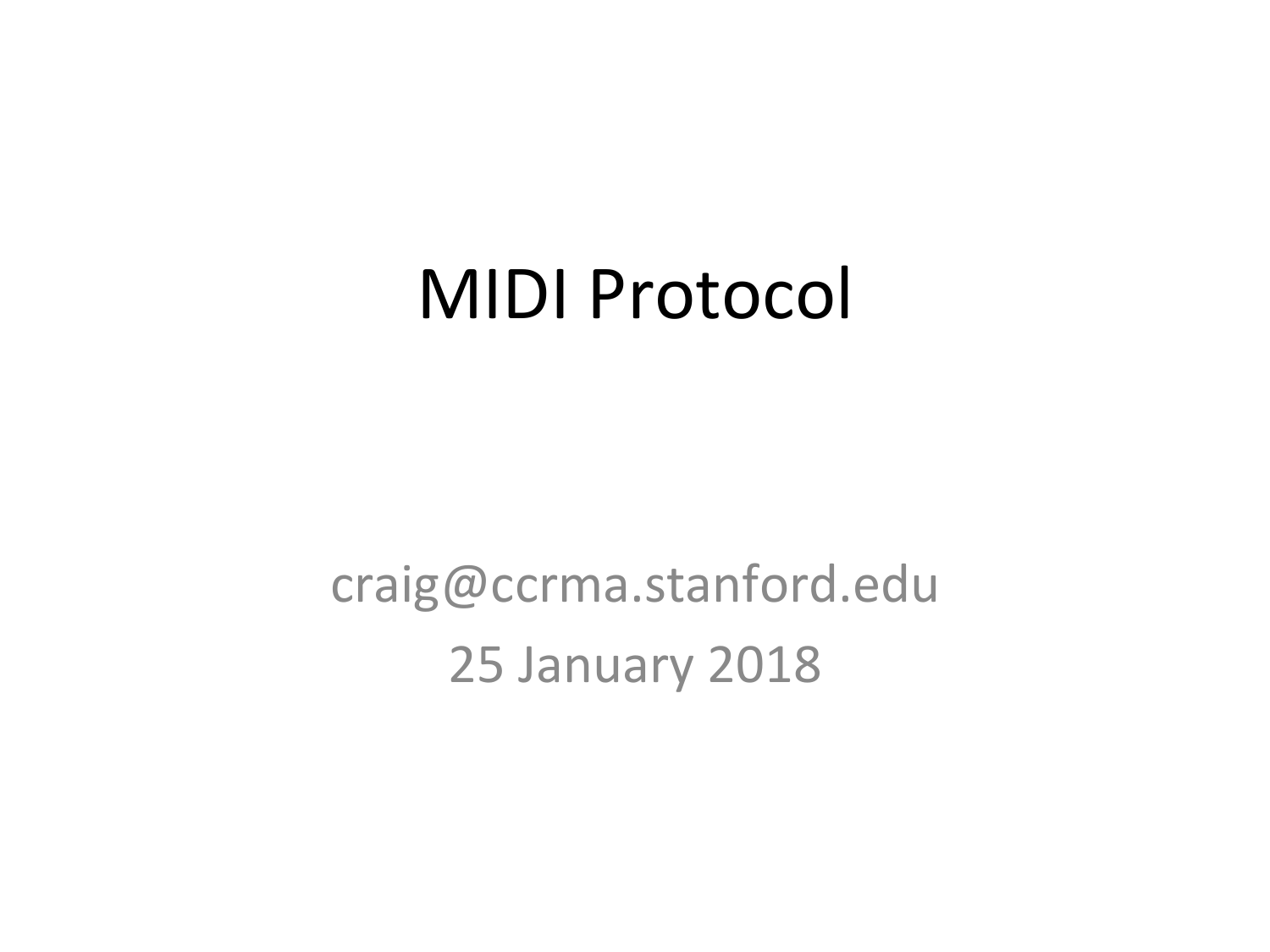

MIDI protocol and MIDI files are based on bytes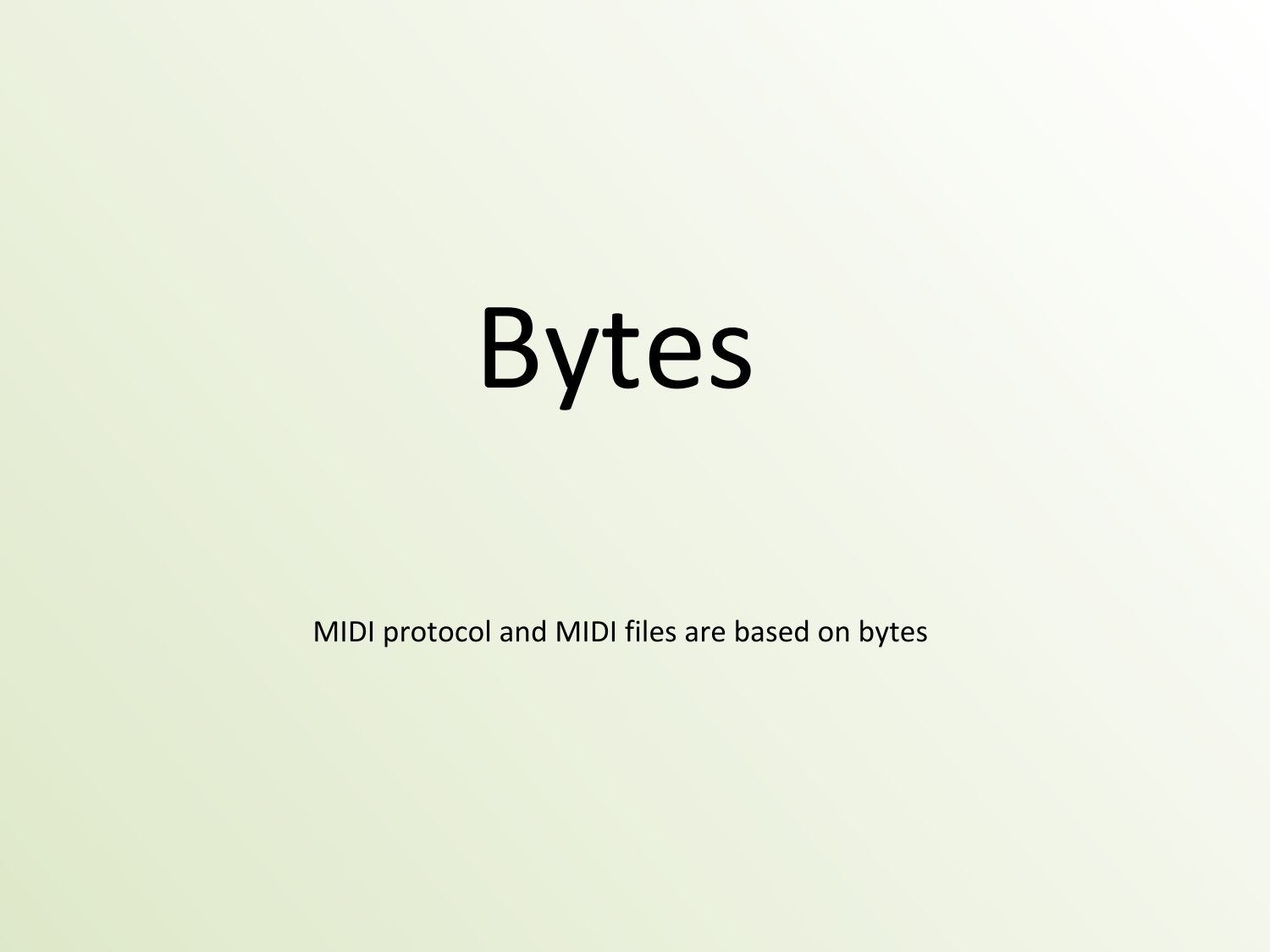#### Bytes

• Bytes are 8-digit binary digits (on/off states)

#### 00000000 - 11111111

 $bit = Binary$  diglT

• Total number of configurations of the 8 digits

#### **28= 256**

• Representing as an unsigned integer

#### $0 - 255$

• Representing as a 2's compliment signed integer (still 256 states)

$$
0-127,-128--1
$$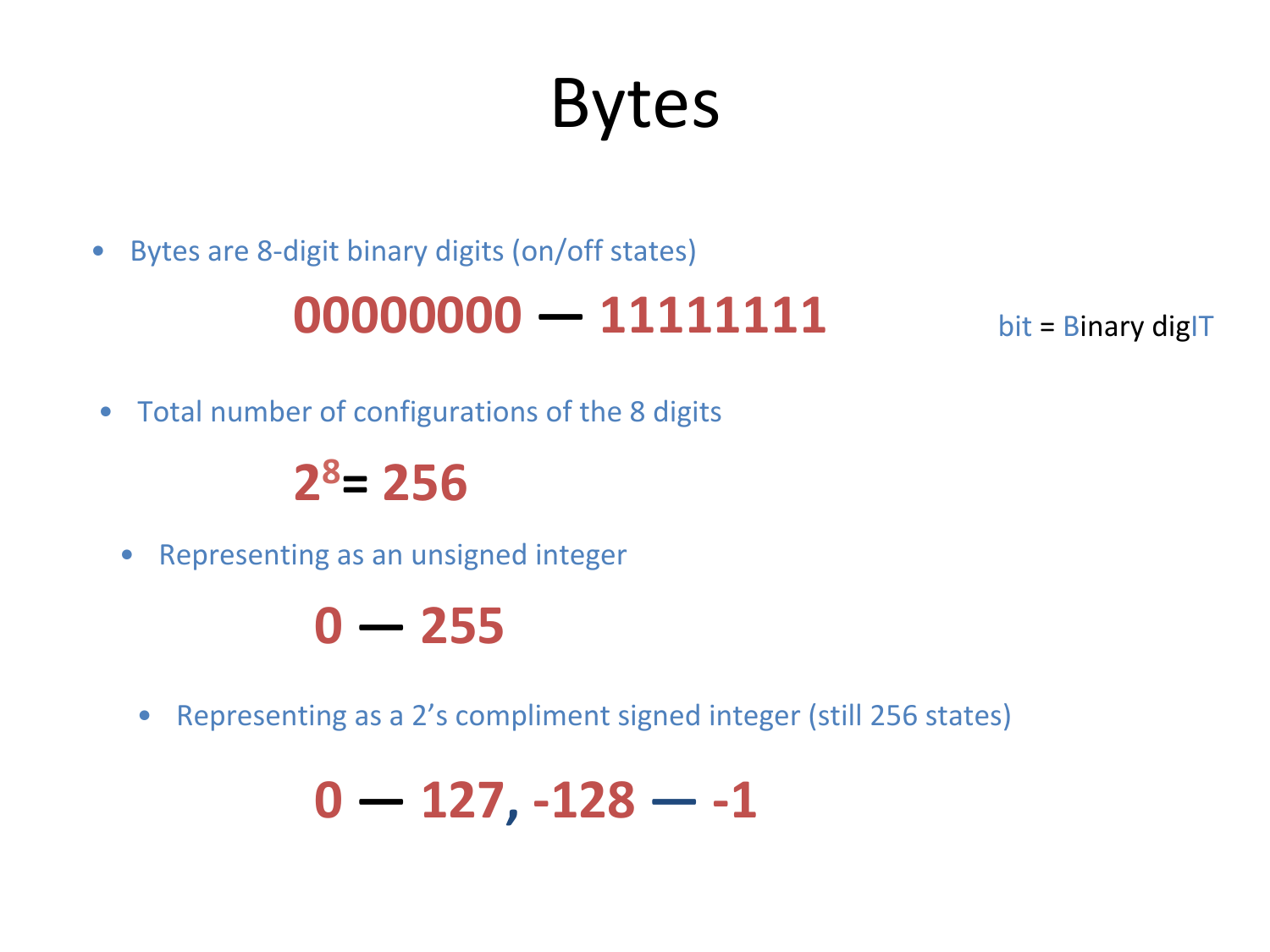# Positional notation of numbers

https://en.wikipedia.org/wiki/Positional\_notation

• What does "365" mean?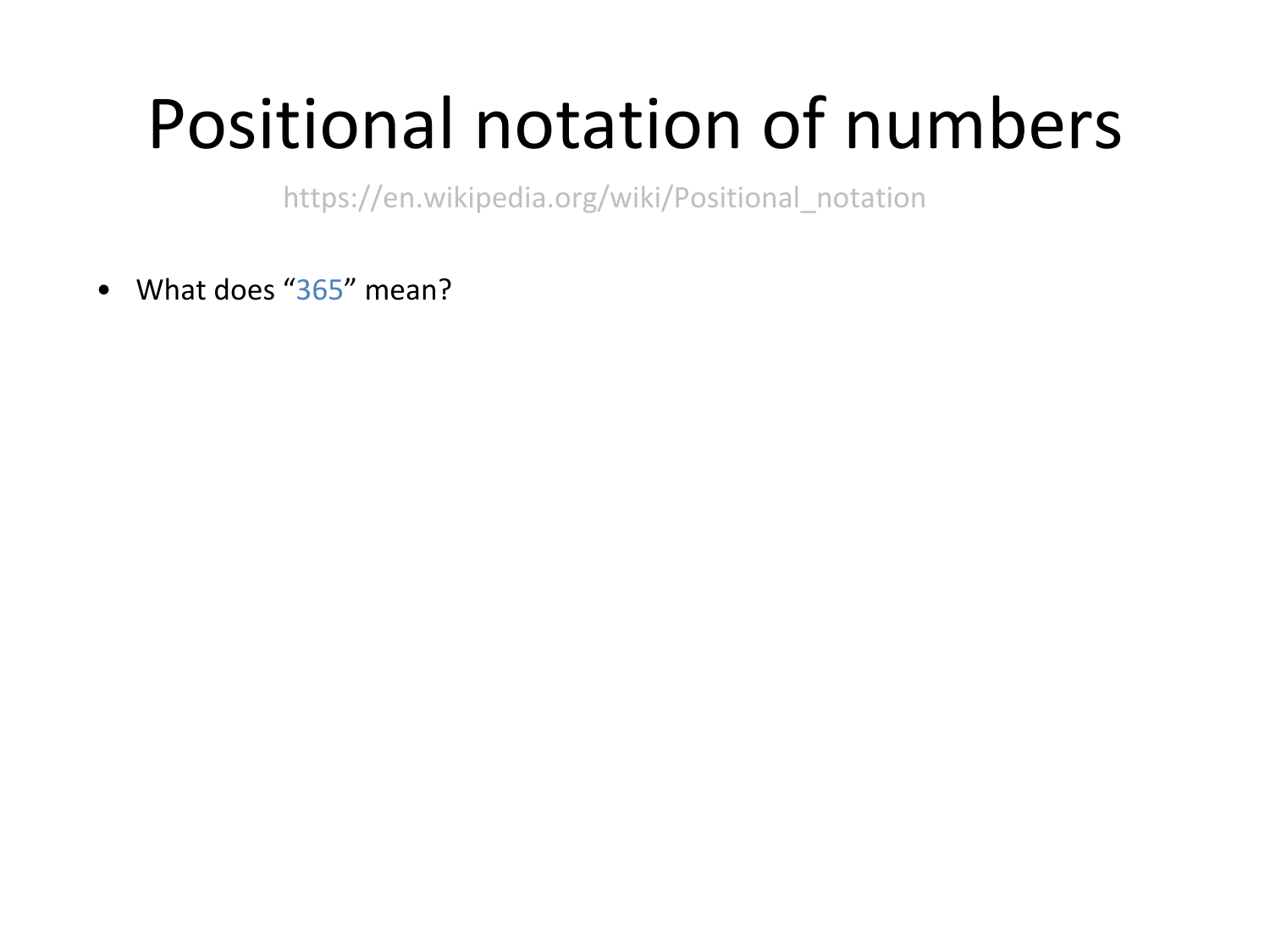# Positional notation of numbers

https://en.wikipedia.org/wiki/Positional\_notation

• What does "365" mean?

 $365 = 300 + 60 + 5$  $365 = 3 \times 100 + 6 \times 10 + 5 \times 1$  $365 = 3 \times 10^2$  + 6  $\times 10^1$  + 5  $\times 10^0$ 3 6 5 **Digit position:**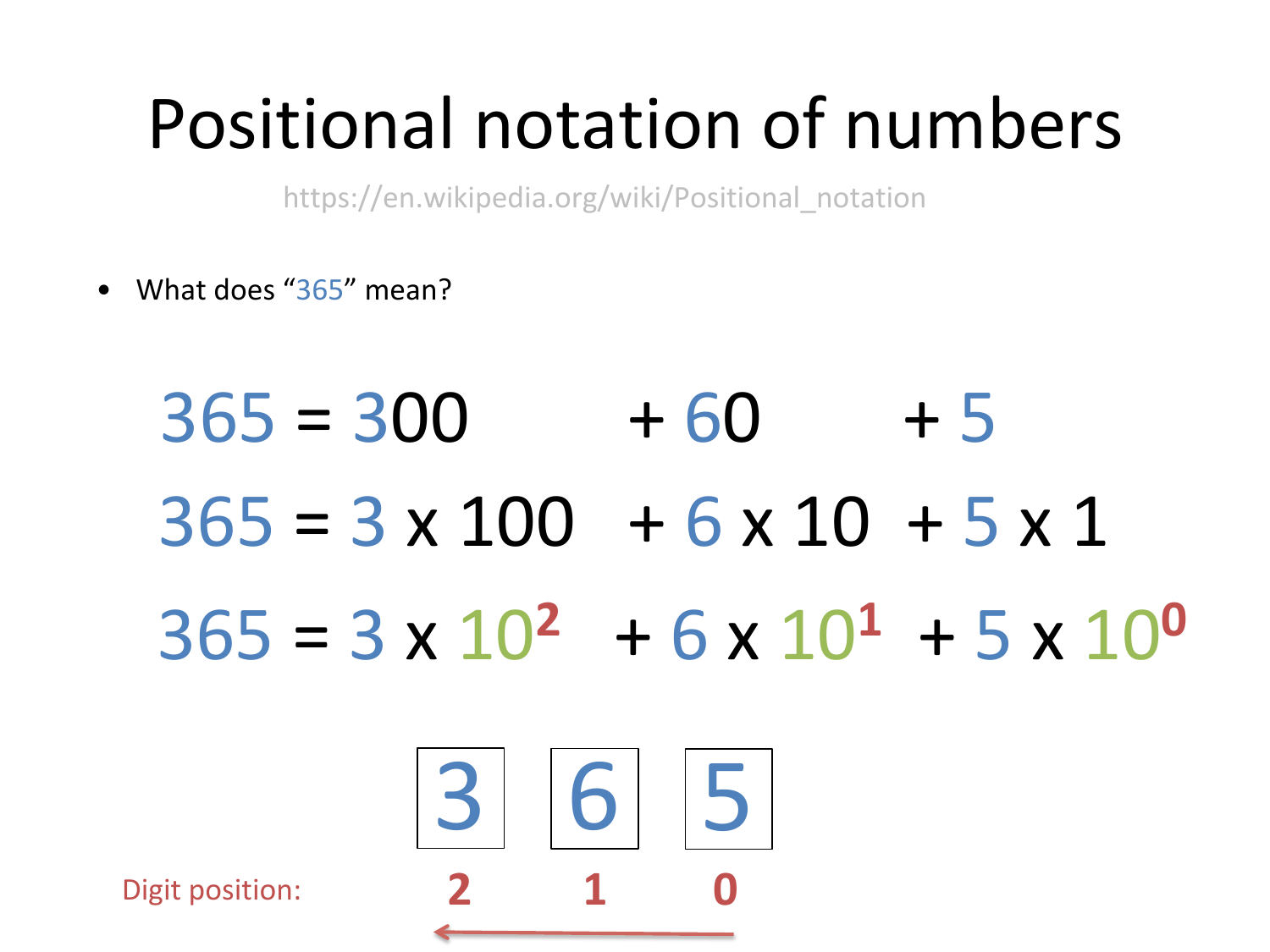#### Binary Numbers

What is the binary number 10110 in decimal positional notation (base-10)?

# 10110**<sup>2</sup>** 1x2**<sup>4</sup>**+0x2**<sup>3</sup>**+1x2**<sup>2</sup>**+1x2**<sup>1</sup>**+0x2**<sup>0</sup>**

#### $16 + 0 + 4 + 2 + 0$

#### $22_{10}$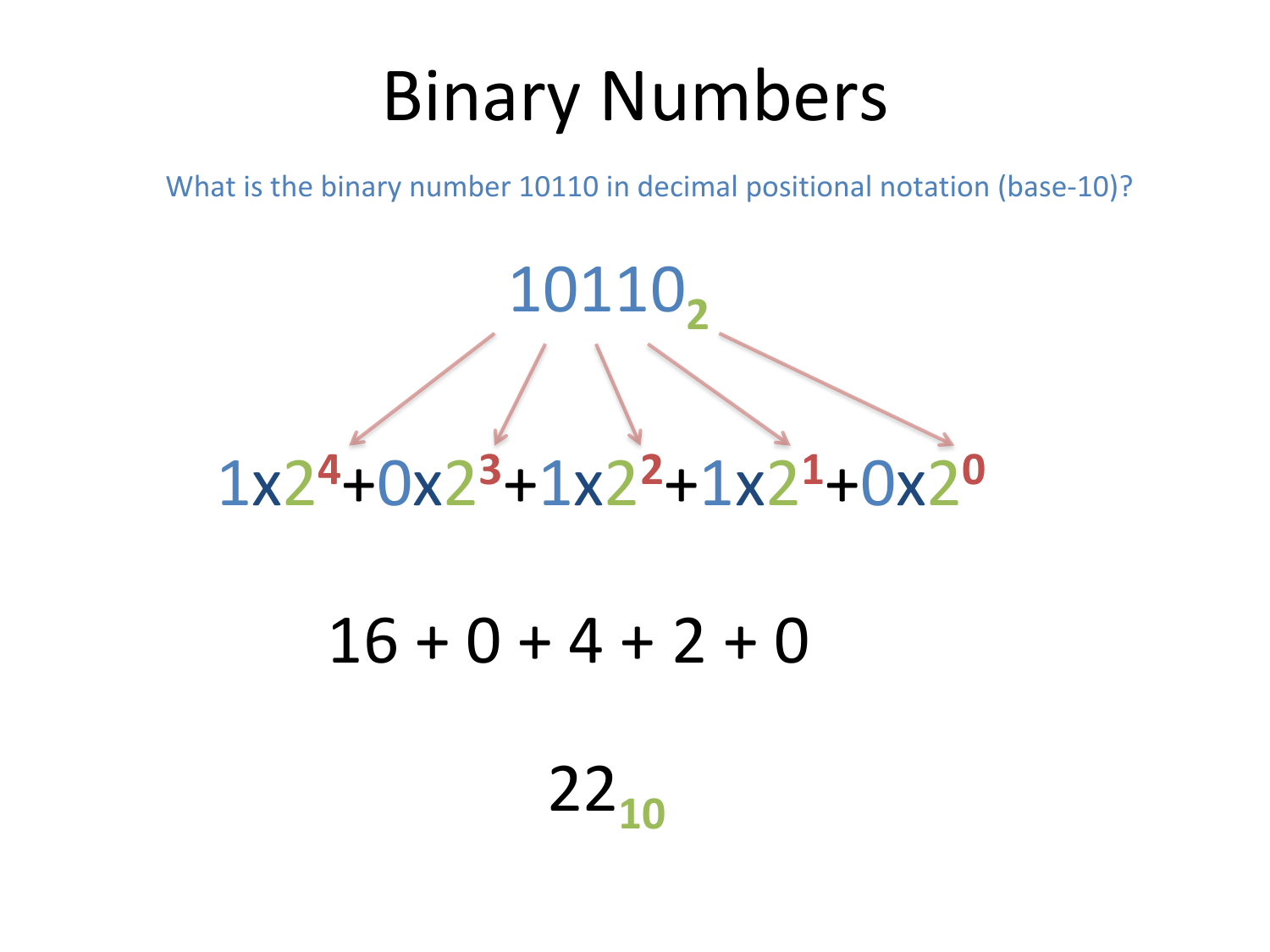#### Hexadecimal Numbers

- Hexadecimal uses **16** as the positional base.
- Digits representing "10" through "15" are the letters "A" through "F"

$$
A_{16} = 10_{10} \t D_{16} = 13_{10}
$$
  
\n
$$
B_{16} = 11_{10} \t E_{16} = 14_{10}
$$
  
\n
$$
C_{16} = 12_{10} \t F_{16} = 15_{10}
$$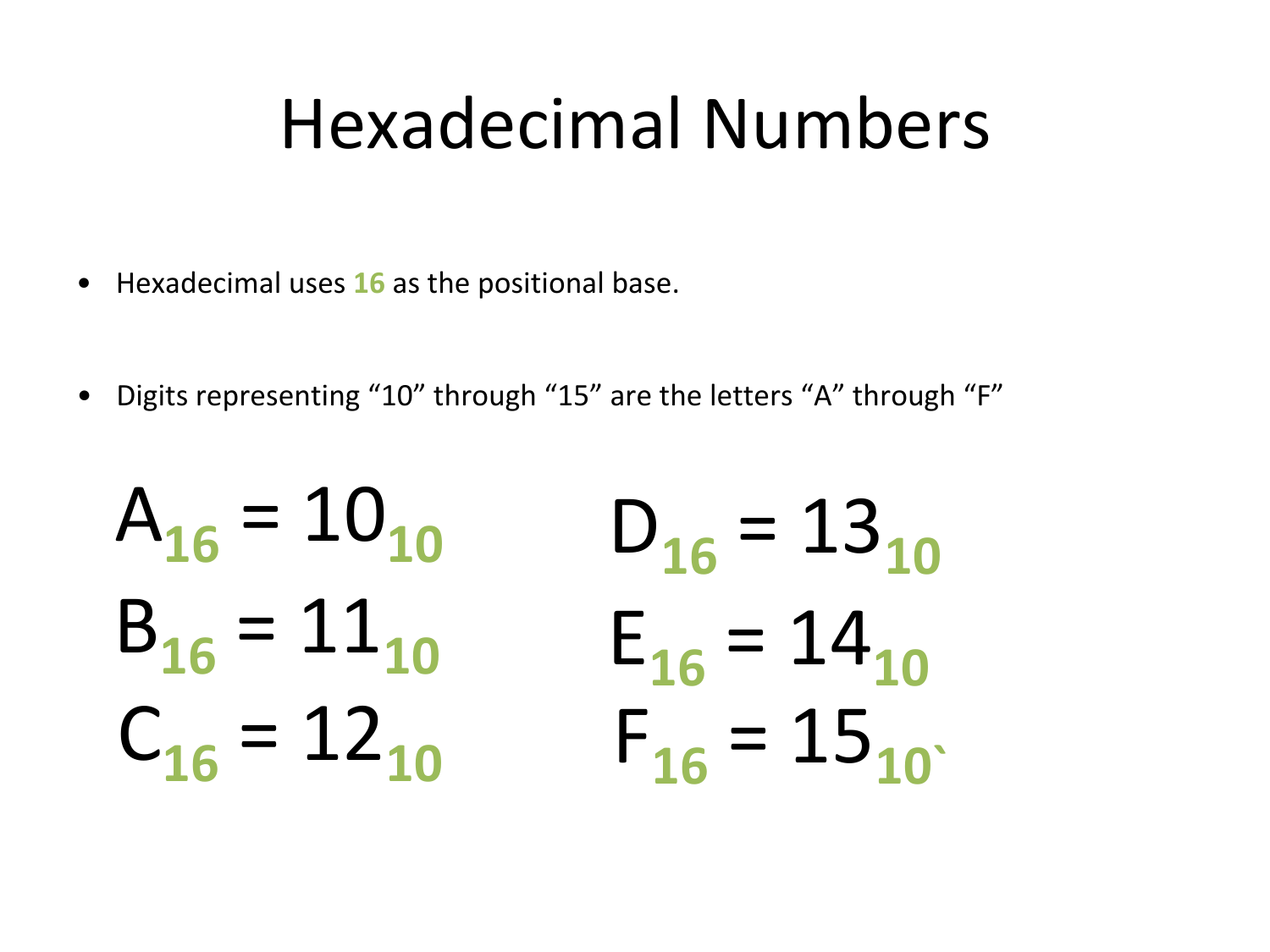### Hex vs Binary vs Decimal

- Computers operate internally with binary (on/off states)
- Converting 01101010, to decimal is non-trivial (add lots of powers of two)
- Converting 01101010, to hexadecimal is trivial (memorize 16 conversions) because every four binary digits represent one hex digit ("nibble")

01101010<sub>2</sub>:

**01101010**<sub>2</sub> **0110 1010 4+2 8+2 6** A 6A<sub>16</sub>

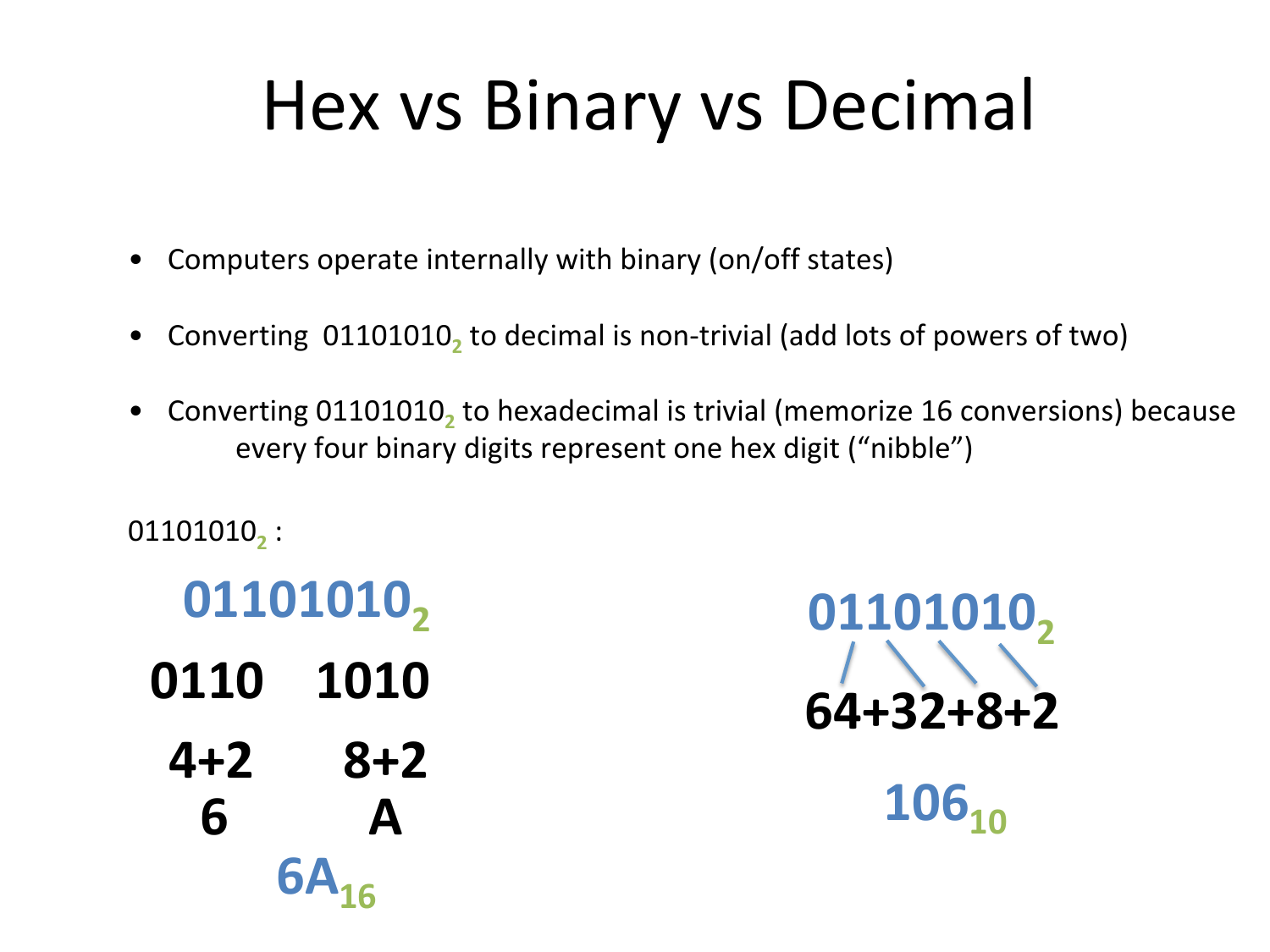#### Useful Conversion to Know

# $1111111_2 = FF_{16} = 255_{10}$

2's compliment interpretation:  $\qquad \qquad = \qquad -1$ 

# $01111111$ <sub>2</sub> =  $7F_{16}$  =  $127_{10}$

 $100000000$ <sub>2</sub> =  $80_{16}$  =  $128_{10}$ 

*Note***:** FFh and OxFF are alternate ways of indicating hex.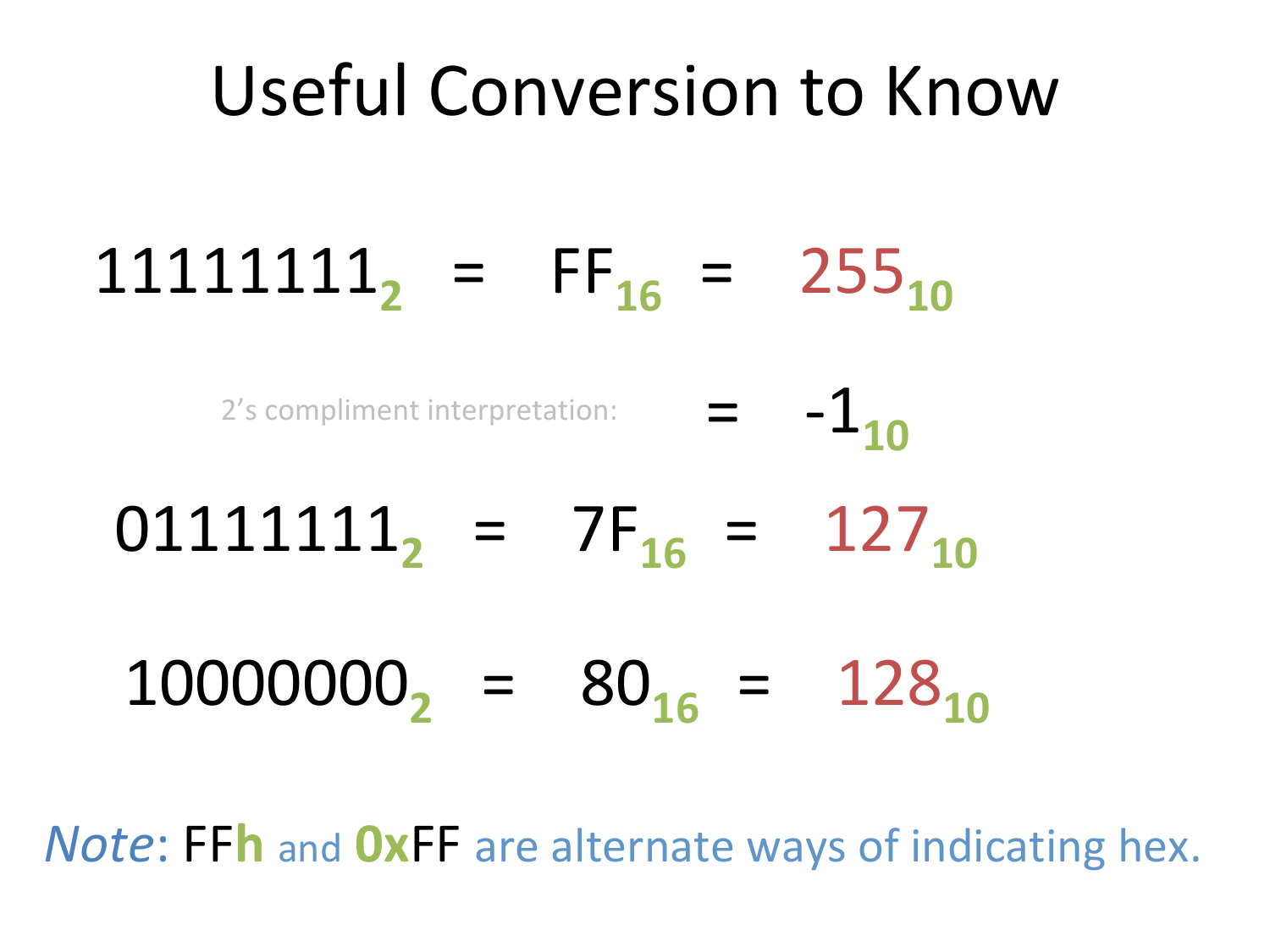### **Other Positional Bases**

http://wiki.ccarh.org/images/9/92/Hexadecimal\_numbers.pdf

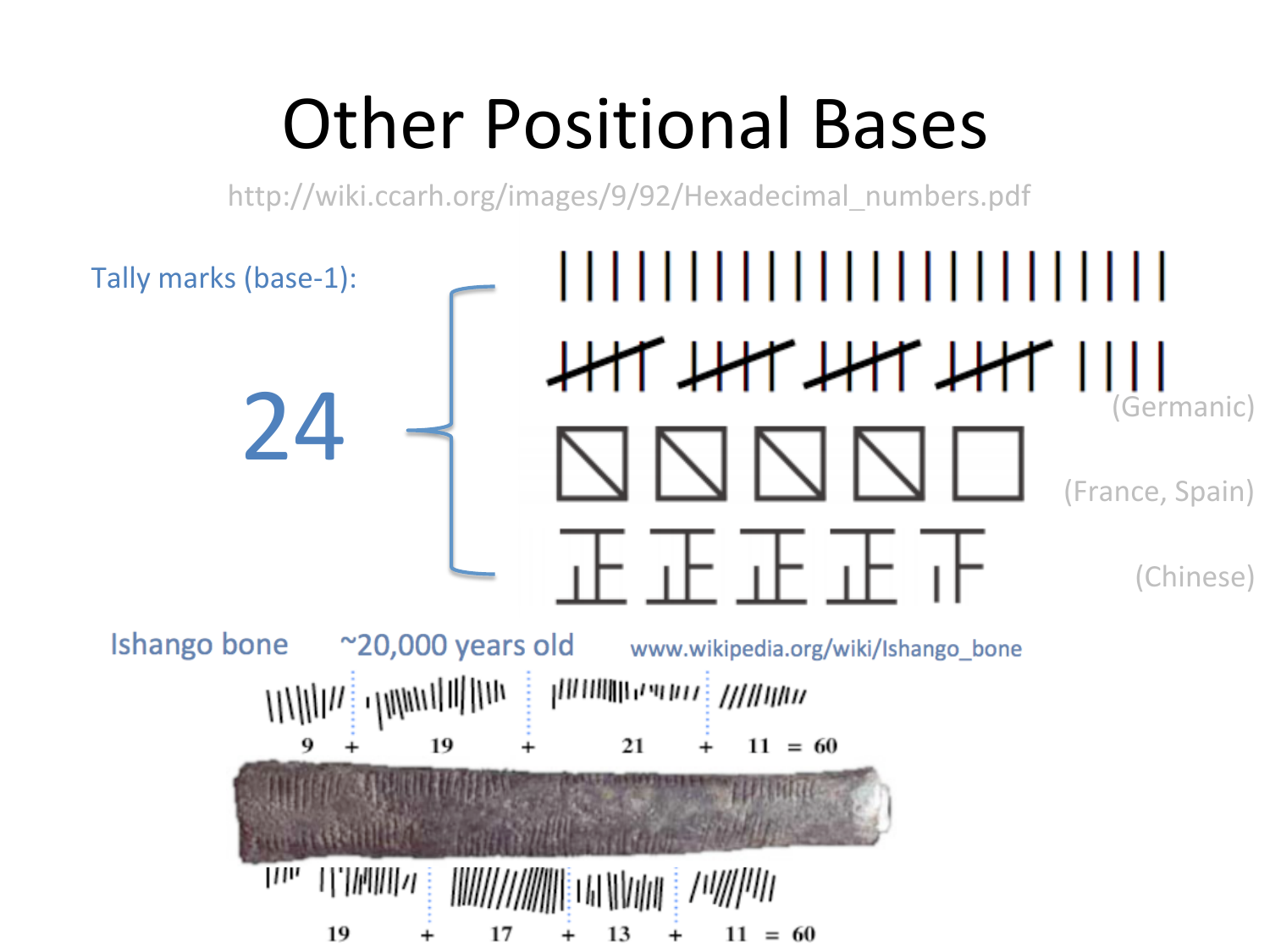# Sexagesimal (Base-60)

https://en.wikipedia.org/wiki/Sexagesimal

#### Developed ~5000 years ago by Sumerians

 $7<sub>1</sub>$  $4811$ **KY** 21 **KKY** 31  $45741$ **KKY** 51  $\frac{8}{2}$  $487722$ **HEY?** 32 HOLPY 42 **KKY 52**  $47712$ **KKMY 33 KLYMY 43 KLKMY 53** MТ з  $4777$  13 **KYYY** 23  $\mathfrak{P}$  4 **《《《《《传》 44 《《《《《传》 54**  $\sqrt[4]{30}$  14  $\bigotimes$  24 30  $\mathfrak{P}$  5 **《《《《《《》》 《《《》) 《《《》) 35**  $\bigotimes$  25  $\binom{15}{4}$ ₩ 6 **《《《《《《》》 36 《《《《》 36 《《《》 46 《《》 46 《《》 46 《《》 56 KK 777** 26 ⊀β୨୨- 16 **《卷》 37 《 卷 母 47 《 後 母 57** ₩ੋਂ 7 ≪ 16987 27 ⊀£ତେ 17  $\bigoplus$  8 ≪16887 28 ∜好了18 25 第9 **≪解** 29 《辩 19 **KEX** 50 ∜  $\big\langle 10$  $4420$ **KK** 30 40

> $1;24,51,10 = 1 + 24/60^{1} + 51/60^{2} + 10/60^{3}$  $= 1.41421296 \approx \sqrt{2}$

 $(c. 1800 - 1600$  BCE)

Minutes/Seconds: 

 $12'30'' + 16'42'' = 29'12''$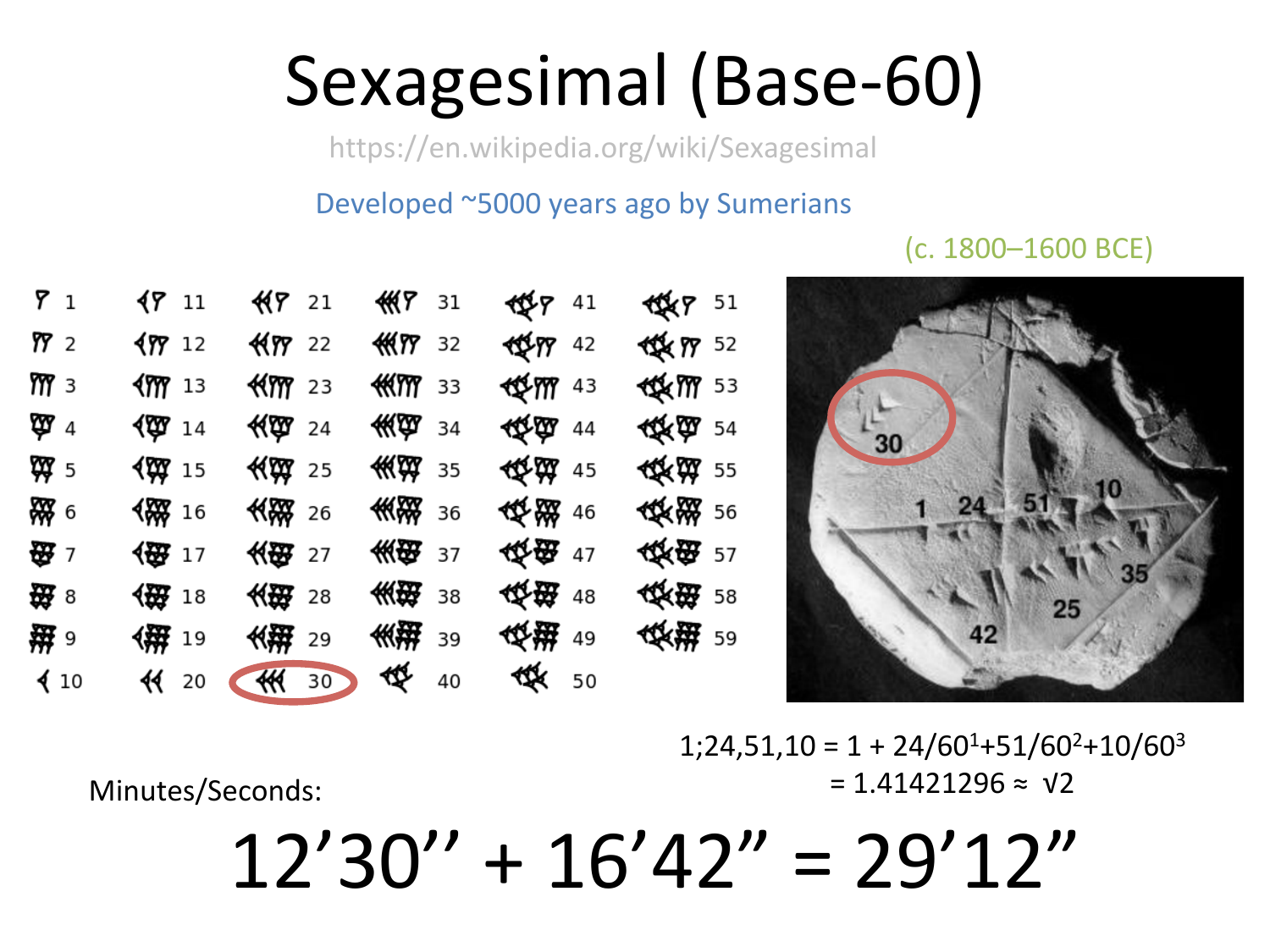# Mayan Numbers (Base-20)

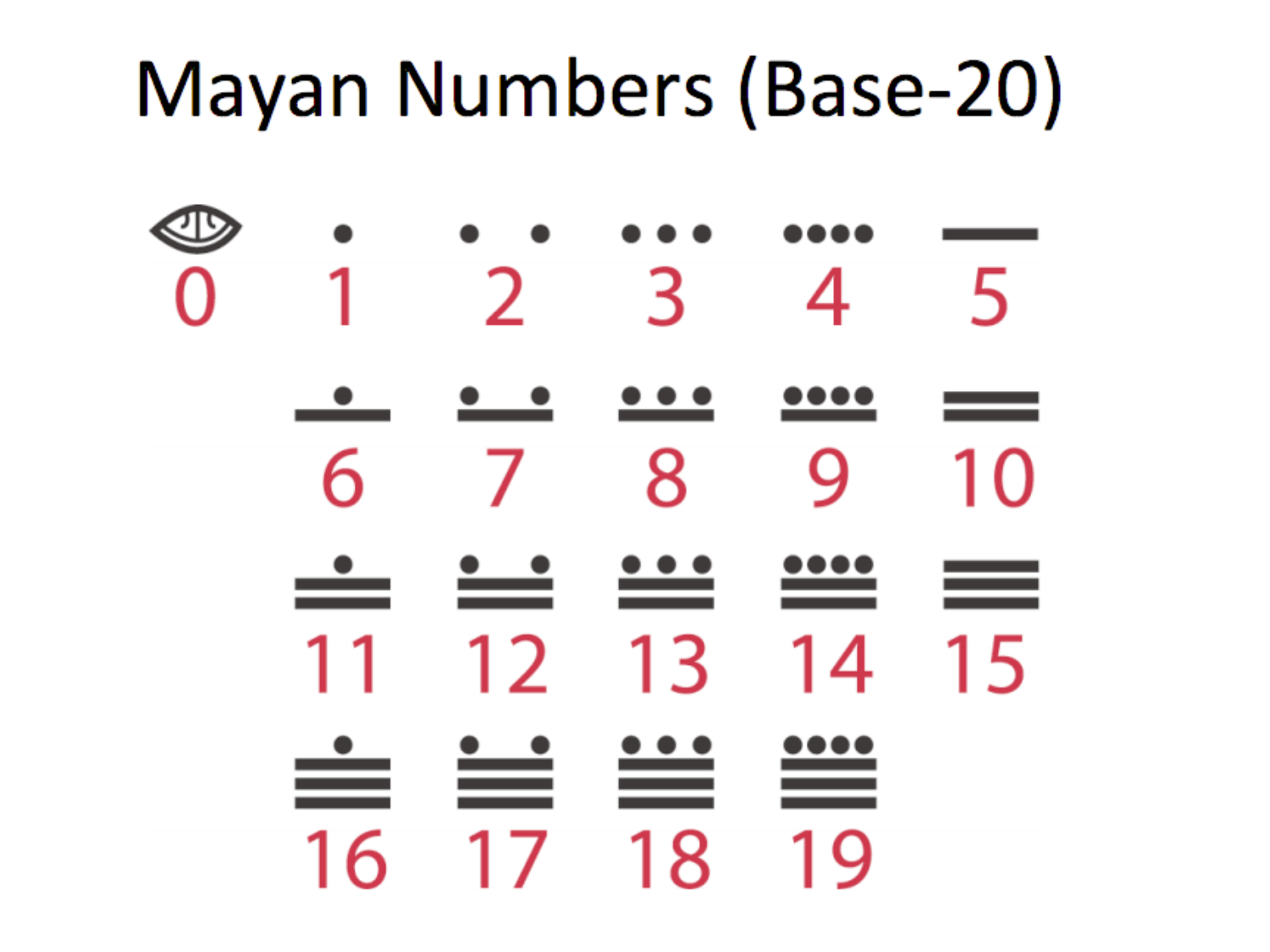#### Mayan Numbers (2)



http://www.mayacalendar.com/mayacalendar/f-mayamath.html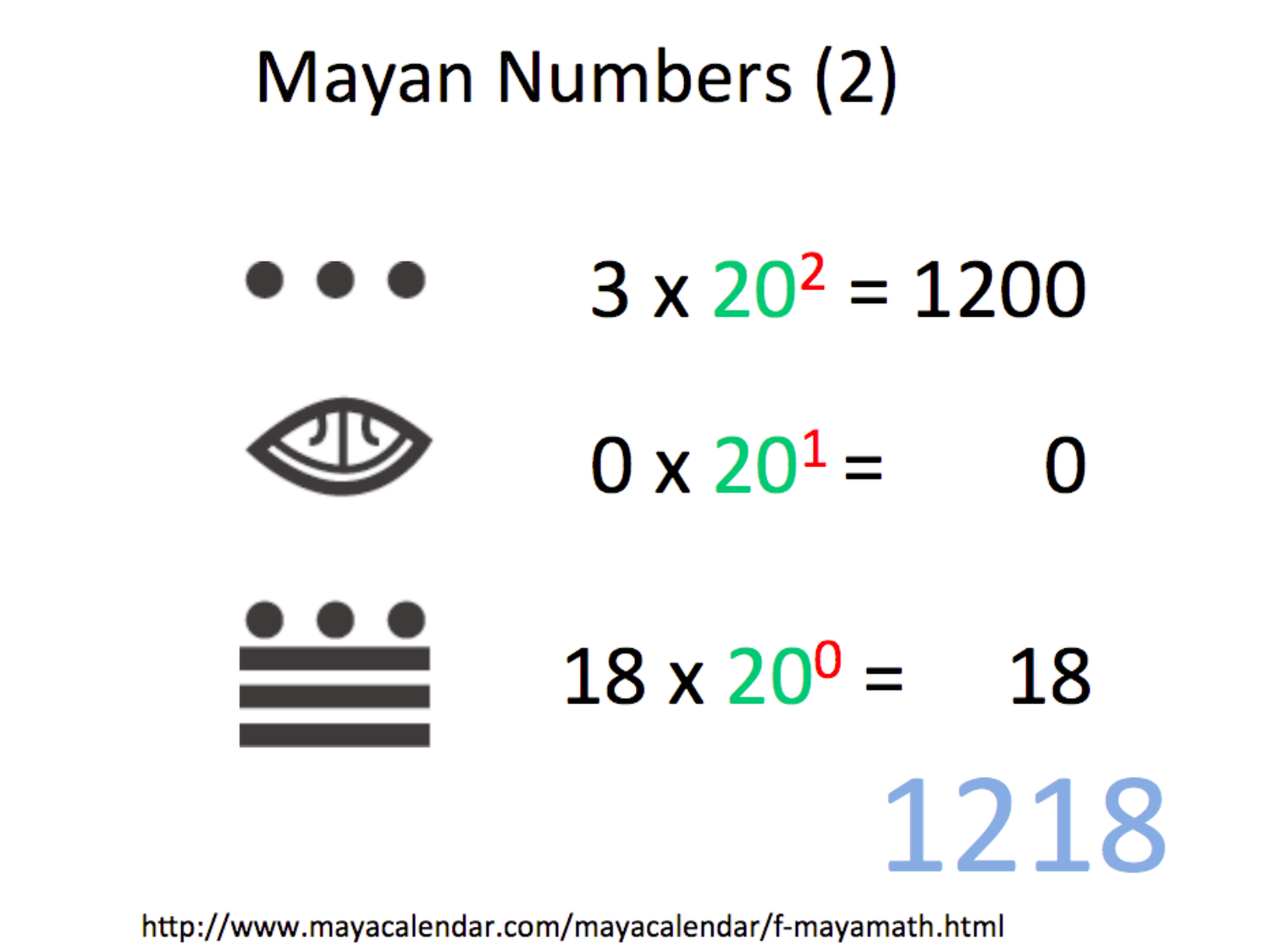# MIDI Bytes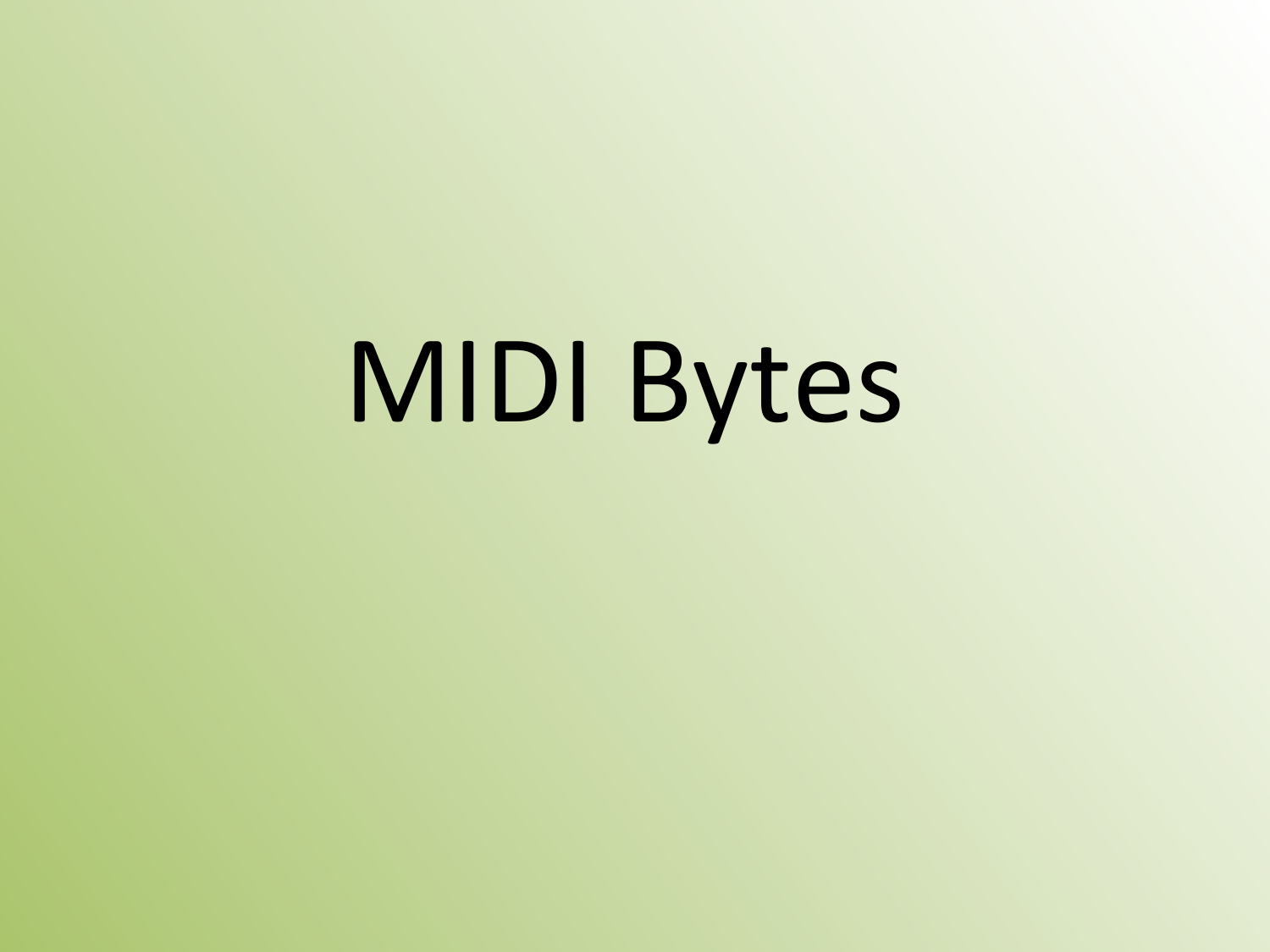#### MIDI Data/Command Bytes

 $0 - 127$  128 - 255

#### Data bytes **Command bytes**

#### $000000000, -01111111, 80h - FFh$  $10000000, -0111111,$ **00h** — 7Fh 7-BITS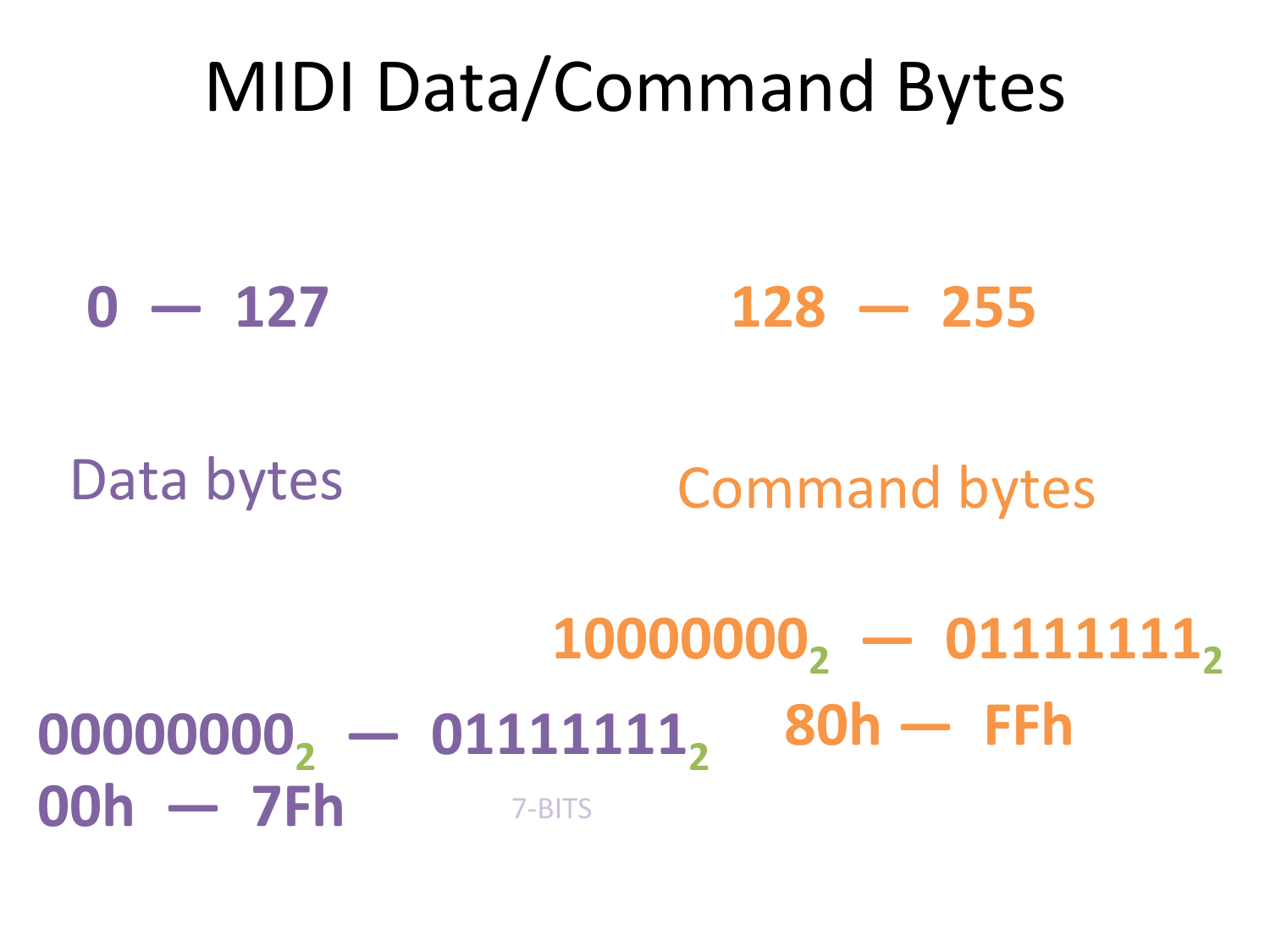#### **MIDI Commands**

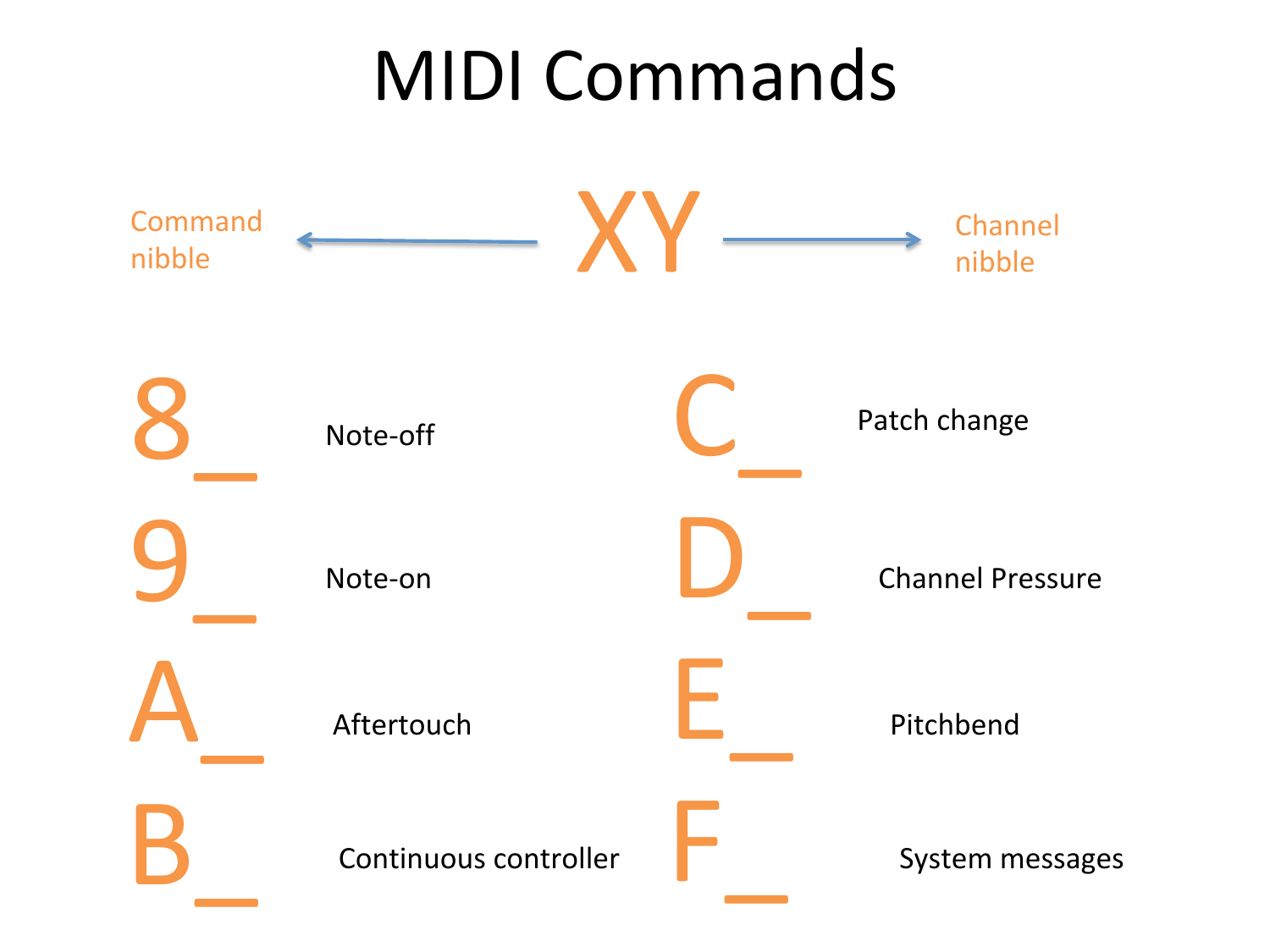

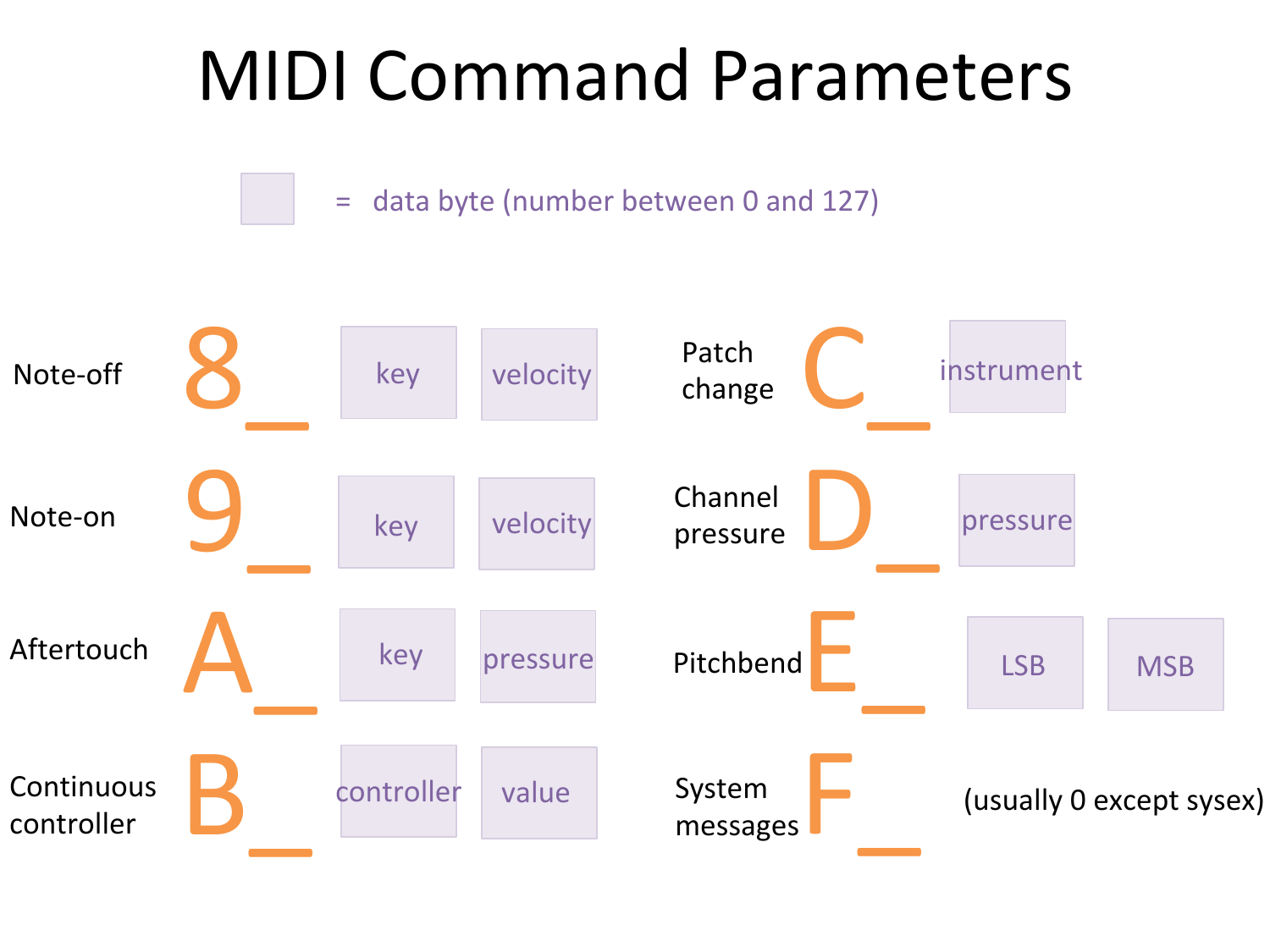#### Running Status

#### 90 3C 48 91 3E 52 91 3E 00 90 3C 00 REGULAR MESSAGING:

RUNNING STATUS (remove repeated command bytes):

# 90 3C 48 91 3E 52 3E 00 90 3C 00

Reconstructing regular messages

#### 90 3C 48 91 3E 52 (91) 3E 00 90 3C 00 (91)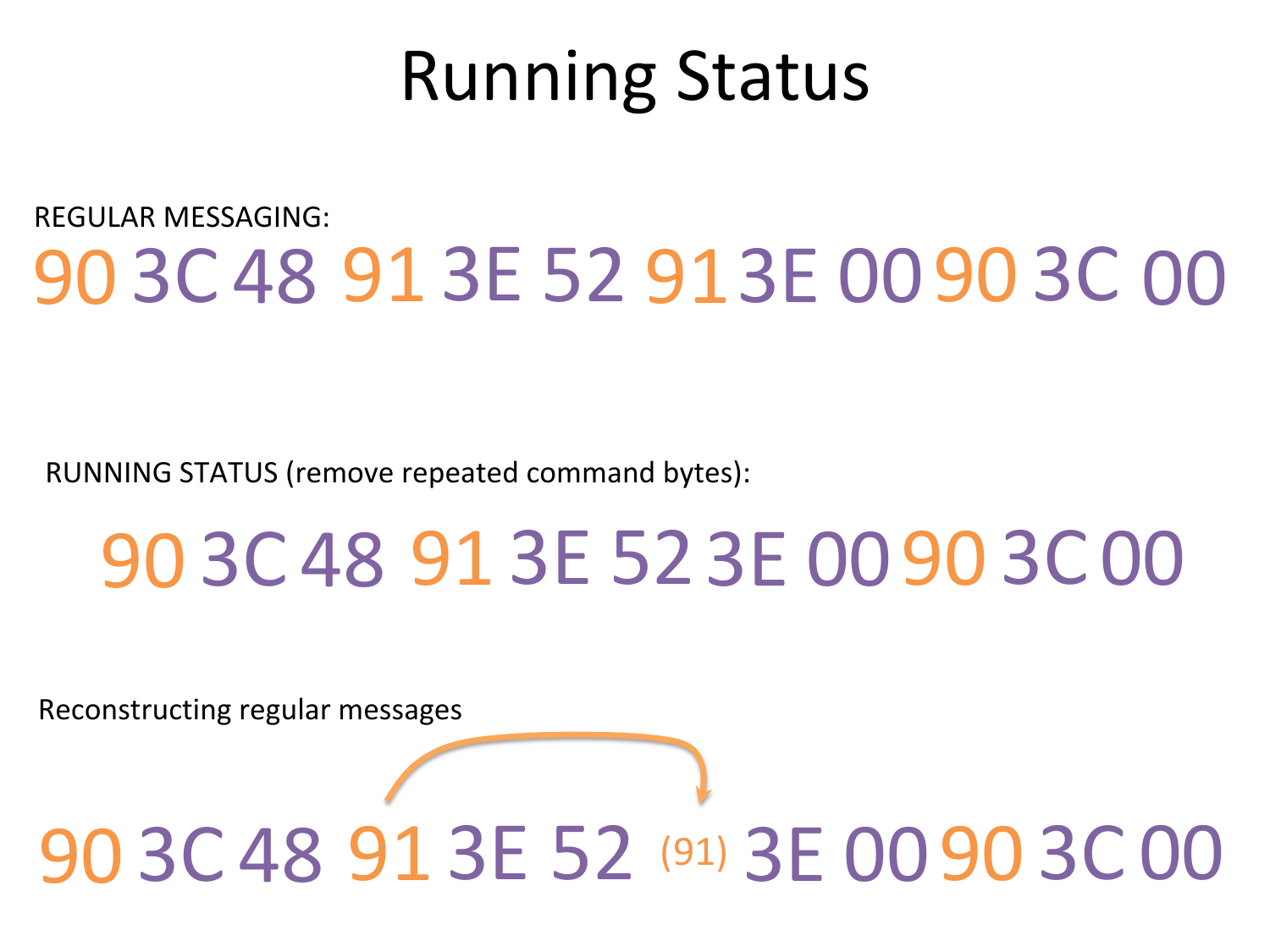#### Alternate Note-Off Commands

8\_ commands are for note-off messages:



With a release velocity of 100 (64h)

But also a common note-off shorthand:

**90 30 COO** = turn off note 60 (0x3C, middle C) With undefined release velocity

• So softest sounding note has data byte of 01, not 00.